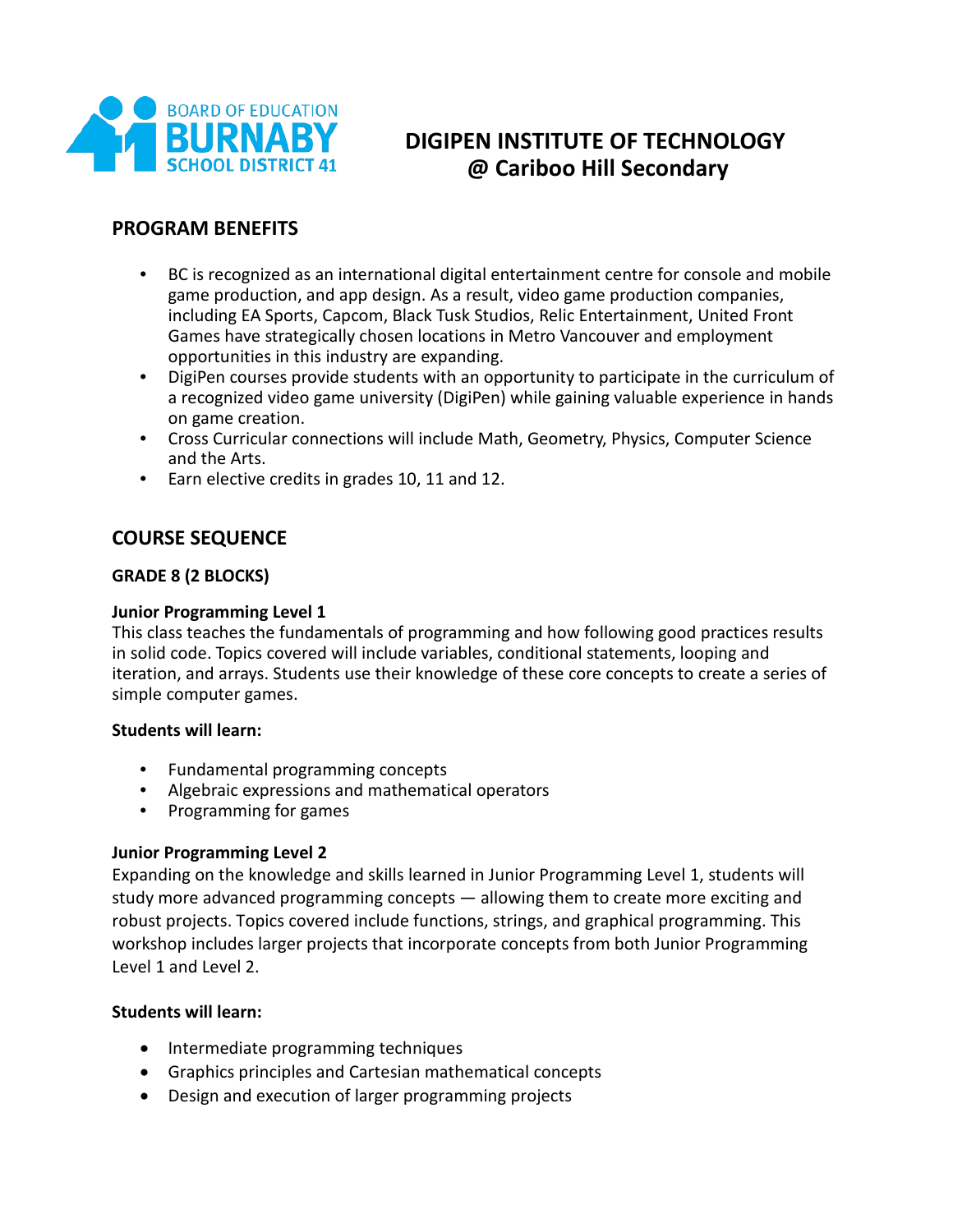# **GRADE 9 (2 BLOCKS)**

#### **Video Game Development Level 1**

This class examines basic programming techniques, but also looks at the other disciplines needed to create a game, including game design, art production, and sound design. You will gain not only a new appreciation for the hard work that went into making your favorite games, but also the tools to start bringing your own game ideas to life.

### **Students will learn:**

- The video game production process, including writing design documents, game testing, and problem solving
- Game design principles, including game balance and effective interface design
- Coding basics such as variables, conditionals, iterations, and functions
- Art production processes and tools

# **GRADES 10 - 12**

#### **Game Programming Level 1: 2D Video Games**

This class launches students into the world of computer programming through the practice of writing code for video games. The emphasis in this workshop is on learning the foundational programming concepts — including variables, conditional statements, and loops — that form the basis of games and other programs. Students are also introduced to concepts in physics, graphics, and audio libraries while programming the logic for a series of PC games.

#### **Students will learn:**

- Java coding basics such as variables, conditionals, iterations, and functions
- Basic video game programming concepts, including character animation, character behaviors, sound effects, music, and processing user input
- Game development math concepts such as 2D coordinate systems, vectors, linear equations, and quadratics
- Physics topics such as gravity, friction, opposing forces, and momentum

# **Game Programming Level 2: 2D Game Engine**

Building on the Java programming skills gained in Level 1 of this series, students will focus on understanding the crucial computer science, computer graphics, and mathematical concepts of how 2D game engines are created. This challenging course pushes students beyond being simply a user of technology and puts them on the path toward creating it.

# **Students will learn:**

- Object-oriented programming concepts such as classes, inheritance, composition, and encapsulation
- Programming skills to detect and code character interactions and form connections between objects
- Implementation of algebra and trigonometry in game development